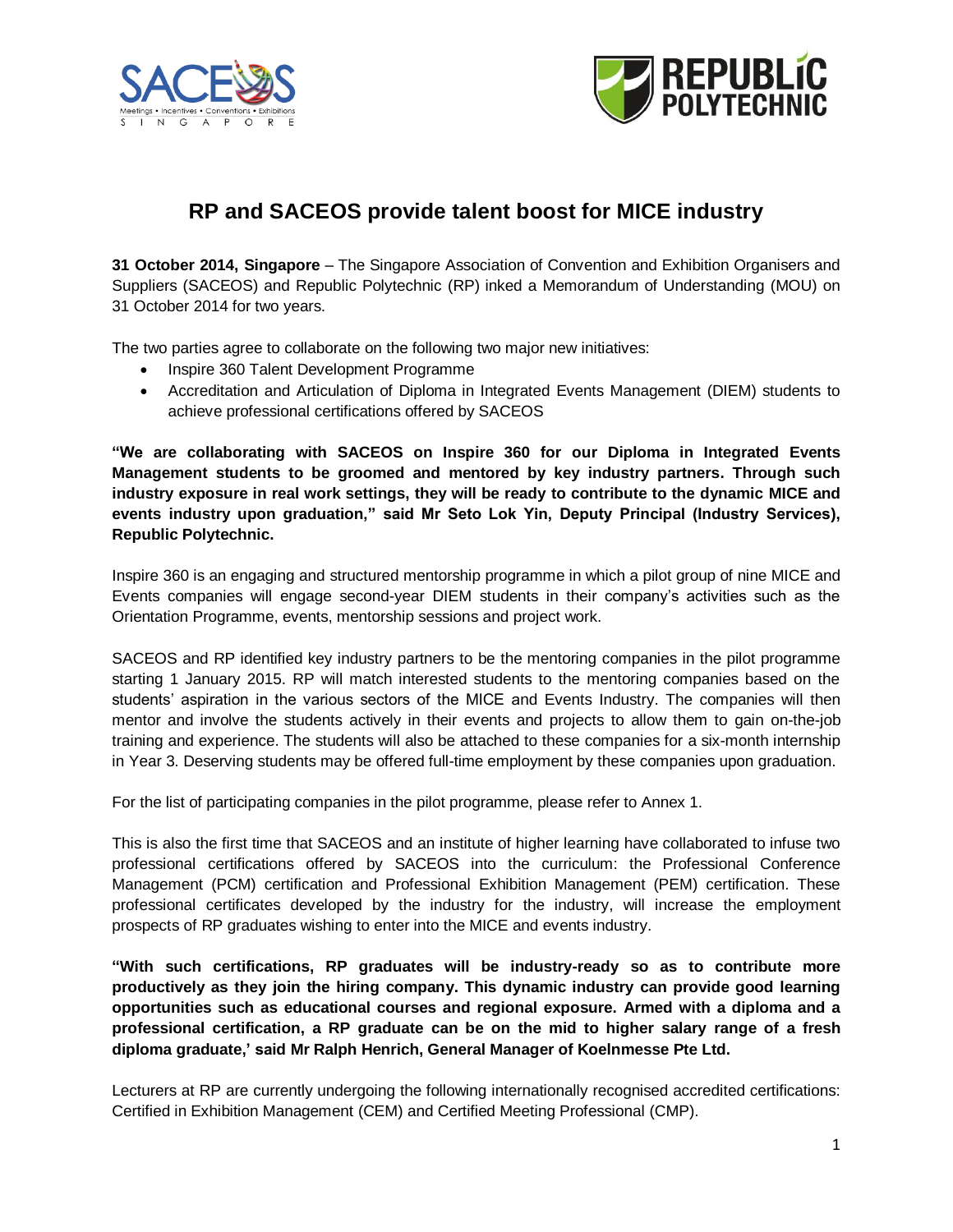



**Ms Neeta Lachmandas, Assistant Chief Executive of Singapore Tourism Board (STB) comments "Inspire 360 and the certifications will enable both the students and lecturers to deepen their level of expertise on delivering high quality experiences and events. This is in line with MICEHQ.SG, one of the key thrusts of the MICE 2020 Roadmap, which looks at building Singapore's strength as a MICE destination and sustaining Singapore's leadership position for the future."**

**"SACEOS is the centre of learning for all MICE and events professionals to be able to attract and provide internationally recognised accreditation and maintain Singapore's position as the thought leadership for a highly skilled workforce. We are happy that we are taking the first step with RP to develop future leaders of the industry," Mrs Janet Tan-Collis, President, SACEOS, said.** 

## **ABOUT SACEOS**

SACEOS is the only professional trade association for the MICE industry. It now has 120 corporate members which are the Professional Exhibition Organisers, Professional Conference Organisers, Meeting and Incentive Planners, Event Organisers and Suppliers to the MICE industry.

# **ABOUT REPUBLIC POLYTECHNIC**

The first educational institution in Singapore to leverage the Problem-based Learning approach for all its diploma programmes, Republic Polytechnic (RP) has six schools and two academic centres offering thirty-nine diplomas in Applied Science, Engineering, Enterprise and Communication, Events and Hospitality, Infocomm, Sports, Health & Leisure, and Technology for the Arts.

Republic Polytechnic is committed to nurturing innovation and entrepreneurial learning in an environment that develops problem-solving skills and lifelong learning opportunities. Its holistic and broad-based curriculum prepares students for an active and meaningful role in society as problem solvers, respected professionals and passionate citizens.

Republic Polytechnic strives for excellence by achieving various international and national accreditations, including ISO 9001, ISO 14001, OHSAS 18001, ISO 22301, Singapore Quality Class, People Developer, Innovation Class, and Service Class.

For more information, visit [http://www.rp.edu.sg](http://www.rp.edu.sg/)

For more information, please contact:

Executive Director **Manager** / Senior Executive Tel: 9105 8929 Tel: 9767 6701 / 9018 0719

### **SACEOS Republic Polytechnic**

Lilian KuanPatrick Seng / Julian Soh DID: 6733 8783 Office of Corporate Communications Email[: lilian@saceos.org.sg](mailto:lilian@saceos.org.sg) entitled by Email[: patrick\\_seng@rp.edu.sg](mailto:patrick_seng@rp.edu.sg) / [julian\\_soh@rp.edu.sg](mailto:julian_soh@rp.edu.sg)